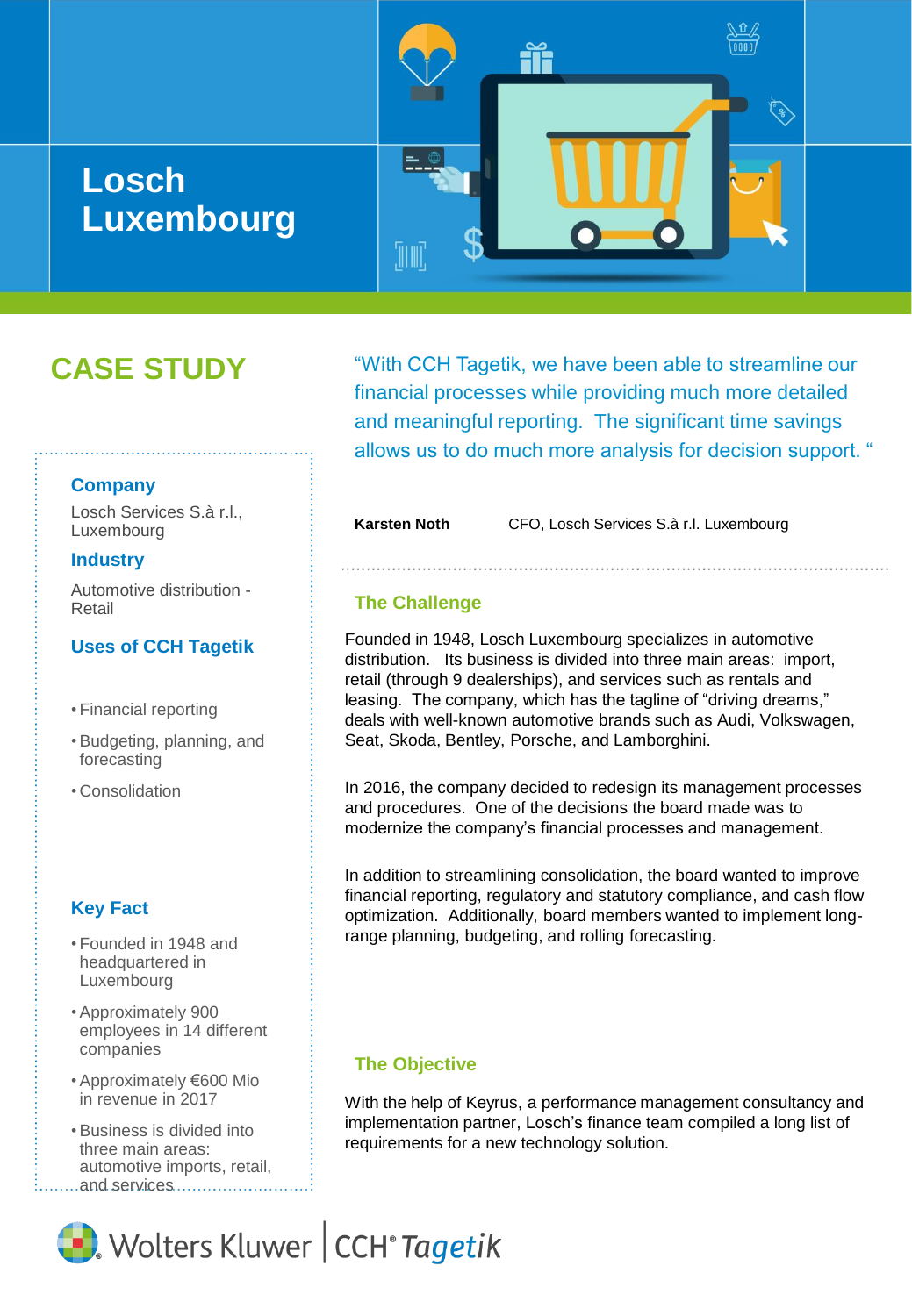### **Requirements**

- •Elimination of spreadsheetbased reporting
- •Improved statutory and regulatory compliance
- More efficient, less manualintensive data collection
- Faster, more detailed financial reporting
- •Ability to support long-term planning and budgeting

### **Benefits & Result**

- 40% decrease in time required for data collection
- Cross-company comparative reporting and benchmarking
- Faster analysis and root cause detection
- •Improved cash optimization and cash flow planning with weekly cash flow payment proposals
- •What-if analyses and topdown adjustments for decision support

Curing "Excelitis" was one of the top objectives. The finance team was spending an inordinate amount of its time managing, maintaining, and consolidating hundreds of Excel-based input forms and reports. Data accuracy and consistency were constant challenges.

Another important requirement was the ability to track progress, manage workflows, and provide greater traceability and visibility into all financial processes. Planning, budgeting, and forecasting capabilities had to allow for target setting and continuous monitoring, as well as "what-if" analysis and target adjustments.

Getting relevant, accurate, and timely information was another primary objective. Decision makers across the company wanted reporting to be more comprehensive, yet with detail easily available, to guide and support the business on a daily, weekly, or longer-term basis. Reporting now needed to serve the needs of a much wider audience and allow for tracking a wide range of operational business drivers.

# **The Solution**

In the fourth quarter of 2016, the Losch team decided on CCH Tagetik's unified solution for corporate performance management. The company appointed a project team, comprised of an engagement manager, project manager, and technical lead developer from Keyrus and an internal project manager, application and business lead, supported by subject matter experts and system specialists from Losch.

The team's initial kick-off meeting was conducted in December 2016. The first phase of the implementation, which focused on consolidation processes, was completed by the end of April 2017. The remaining processes – financial reporting, cash flow, and planning, budgeting, and forecasting – went live in June 2017.

"Rather than taking a big-bang approach, we decided to cut the elephant into several pieces to make the implementation more manageable," said Koen Dils, managing director of Keyrus Data Intelligence and project engagement manager.

Project priorities were determined based on business value, feasibility, and related workload. To accelerate the development process, the project team set visible project milestones to demonstrate to key stakeholders progress and conducted ongoing iterative testing. Keyrus and Losch team members worked closely together to ensure development and business knowledge sharing.